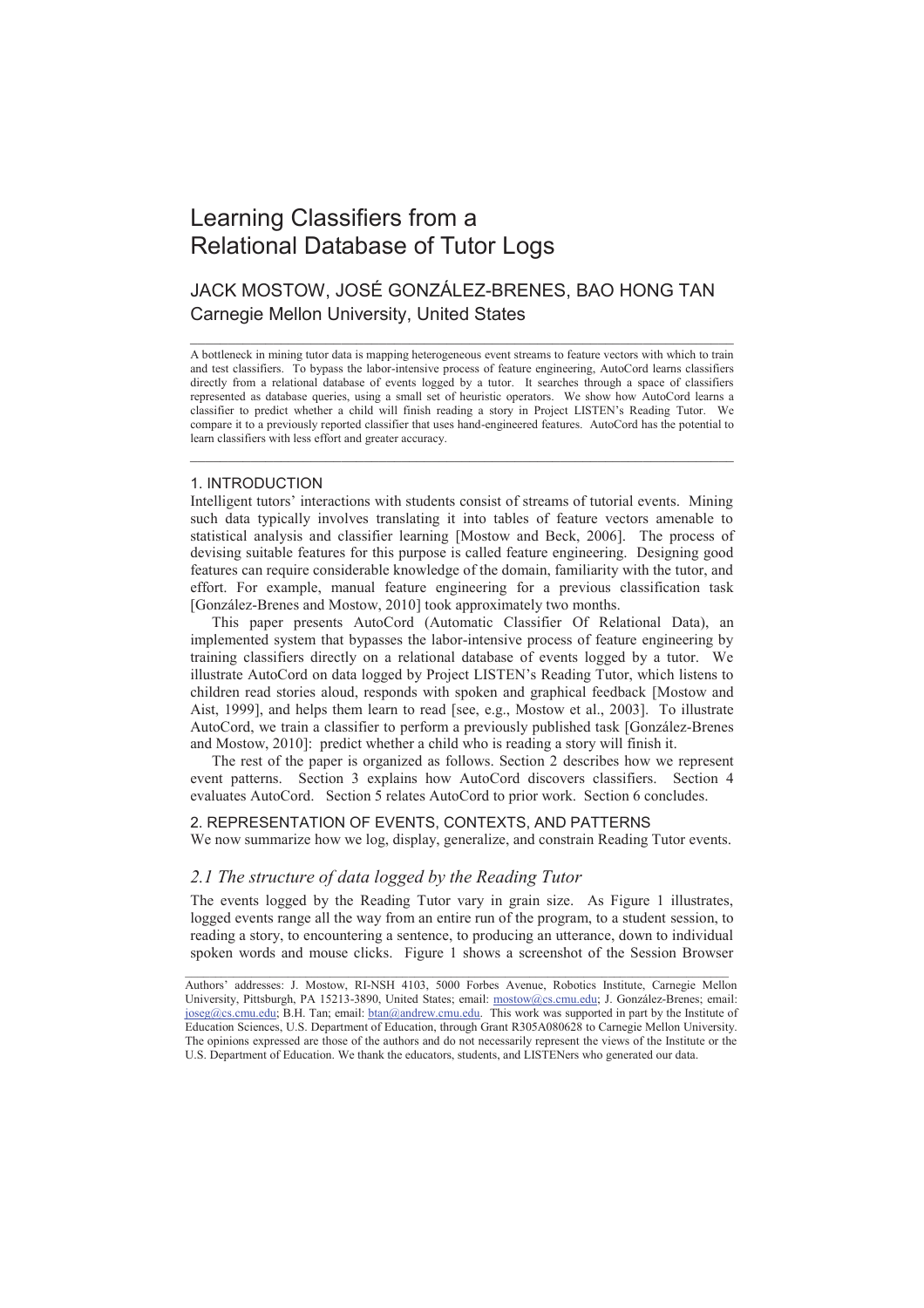[Mostow et al., 2010], which displays logged Reading Tutor data in human-readable, interactively expandable form.



**Figure 1: Session Browser's partially expanded event tree (left); partial record for the highlighted story\_encounter event (right).** 

Figure 1 displays a story encounter in the temporal hierarchy of the session in which it occurred. Each line summarizes the database record for an event. The highlighted story encounter "…student picked Level D story…" is represented as a row in the story encounter table, with the field names and values listed on the right side of Figure 1. For example, the Exit through field is a label that shows how the story encounter ended, and its value user reaches end of activity indicates that the student finished the story, so the story encounter is a positive example of story completion. All other values indicate different outcomes, such as clicking *Back* or *Goodbye,* timing out, or crashing.

The fields User\_ID, Machine\_Name, Start\_time, and Sms are common to all types of events, including story encounters and sentence encounters. As their names suggest, they respectively identify the student and computer involved in the event, and when it started, with the milliseconds portion in its own field. Events with non-zero durations also have corresponding End\_time and Ems fields.

Here the user has partially expanded the tree of events by clicking on some "+" icons. The structure of the tree indicates parental and fraternal temporal relations among events. A child event is defined as starting during its parent event; siblings share the same parent. The indentation level of each event reflects these relations. For instance, the highlighted story encounter is a child of the session summarized on the preceding line, and is therefore indented further. The story encounter's children are the sentence encounters shown below it, displayed at the same indentation level because they are siblings.

#### *2.2 Inferring a pattern from a set of related events*

In Figure 1, the user has selected the highlighted events by clicking on them with the CTRL key down. Given such a constellation of related events, the Session Browser's AutoJoin operator [Mostow and Tan, 2010] generalizes it into a pattern of which it is an instance. To infer a pattern from a single instance, AutoJoin heuristically assumes that repetition of a constant unlikely to recur by coincidence, such as a user ID, is a requirement of the pattern. AutoJoin represents the inferred pattern as a MySQL query [MySQL, 2004] that can retrieve instances of the pattern. An example of such a query is:

SELECT \* FROM utterance u, story\_encounter st, sentence encounter se **WHFRF** (st.Machine\_Name = se.Machine\_Name) AND (st.Start\_Time = se.Story\_Encounter\_Start\_Time) AND (st.User\_ID = se.User\_ID) AND (st.Start\_Time = se.Start\_Time) AND Identify sentence encounter as part of the story encounter. Ensure it is the first sentence encounter.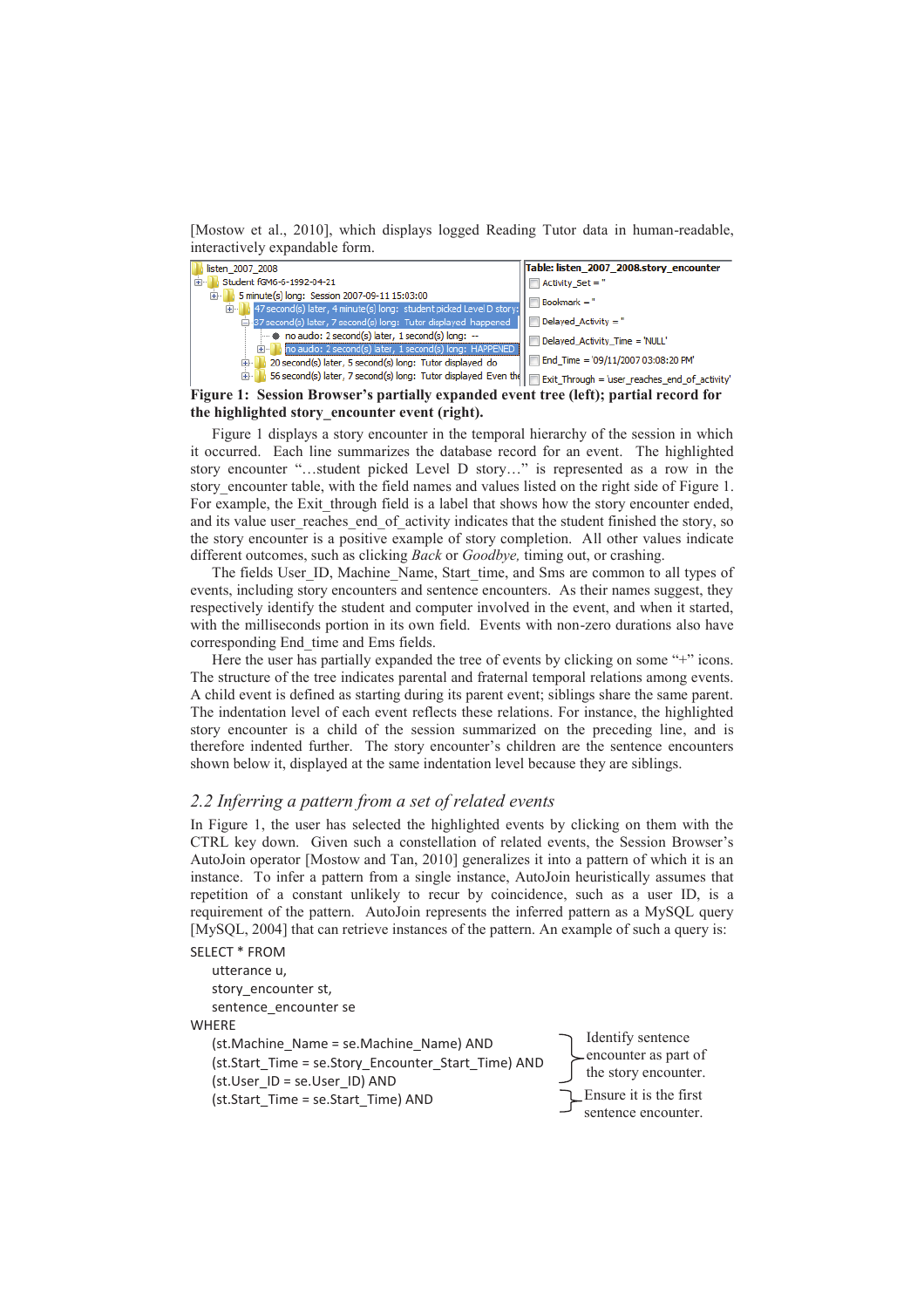

### *2.3 Operationality criteria for learned queries*

Given a target concept such as "stories the student will finish reading," AutoCord searches for queries that maximize the number of positive instances retrieved and minimize the number of negative instances. In addition, the query must satisfy operationality criteria [Mostow, 1983] that constrain the information used in the query. These constraints vary in form and purpose.

One type of operationality constraint limits the query to information available at the point in time where the classifier will be used. For instance, a story encounter's End\_Time field tells us when the encounter ends, but obviously the Reading Tutor can only log this information once the encounter actually ends, so the trained classifier cannot use it to help predict whether a child will finish a story. Similarly, we use the Exit\_through field of a story encounter to label it as a positive or negative example of story completion, but the trained classifier cannot use it to make predictions, since that information is only available once the encounter ends. As Yogi Berra famously said, "It's hard to make predictions, especially about the future." More subtly, if we want to use the trained classifier a specified time interval after a story encounter starts, we should train and test it on data representative of what will be available then. To simulate such data, we restrict the training and test sets to story encounters lasting at least this long, and we exclude events logged after this amount of time elapsed since the story encounter started. We implement these constraints by adding the following two clauses to a query: … AND (UNIX\_TIMESTAMP(st.End\_Time) – UNIX\_TIMESTAMP(st.Start\_Time) >= *[limit])* 

AND (se.Start\_Time <= DATE\_ADD(st.Start\_Time, INTERVAL *[limit]* SECOND)) Here, *[limit]* is the time limit in seconds, say 10. Then the training and test sets include only story encounters that lasted at least 10 seconds, and the training and test procedures can only consider events that occurred within these story encounters' first 10 seconds.

Operationality criteria may also restrict what sort of classifier is useful to learn. For instance, to apply to future data, we may not want the trained classifier to be specific to any particular student or computer. We enforce this constraint by excluding user IDs and machine names from the query. Similarly, if we want the classifier to predict story completion based solely on the student's observed behavior rather than traits such as age or gender, we exclude those fields from the query.

Finally, operationality criteria may pertain to the protocol for training and testing the classifier. Even if we preclude the trained classifier from mentioning specific students, it may still implicitly exploit information about them, improving classification performance on the training set – and inflating performance on a test set that includes the same students. To ensure that the training and test sets have no students in common, the queries that generate them include mutually exclusive constraints on the user id, e.g.:

 (st.User\_ID <= 'mDS8-8-1998-09-22') /\* Use training set \*/ or

(st.User\_ID > 'mDS8-8-1998-09-22') /\* Use test set \*/

Although these clauses mention a specific user\_ID, despite the constraint against doing so, we do not consider them part of the learned classifier itself, just a way to split the data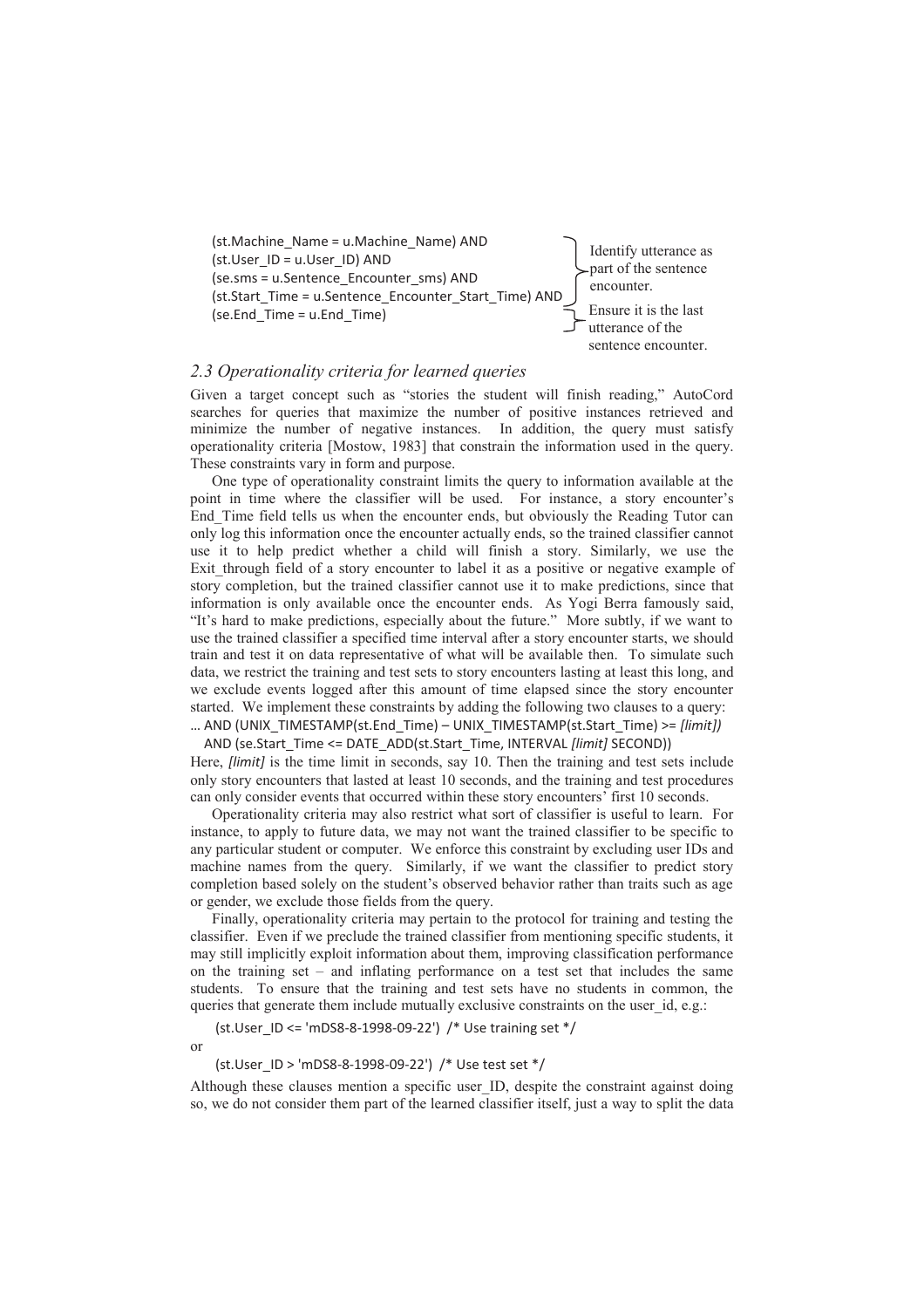into training and test sets. We could use a more complex constraint to implement a more sophisticated split, e.g. to stratify by gender, encoded by the first letter of the user ID.

#### 3. APPROACH

We formulate AutoCord as a heuristic search through a space of classifiers represented as database queries. Section 3.1 outlines the overall search algorithm. Section 3.2 describes the search operators.

### *3.1 Search Algorithm*

AutoCord searches through a space of classifiers by hill climbing on their accuracy. In the pseudo-code below, step 1 starts with a query to retrieve the entire training or test set.

Pseudo-code for AutoCord(initial query)

- 1.  $Q \leftarrow$  initial query
- 2. S  $\leftarrow$  empty set;  $K_{best} \leftarrow 0$
- 3.  $R \leftarrow$  table of results (examples) retrieved by executing query Q
- 4. For each operator Op:
- 5.  $Q' \leftarrow \text{Op}(Q, R)$
- 6.  $R' \leftarrow$  table of results retrieved by Q'
- 7.  $K \leftarrow \text{Score}(R')$
- 8. Add tuple  $(Q', K)$  to S

End For

- 9. Pick  $(Q_{high}, K_{high})$  from S that maximizes  $K_{high}$ <br>10. If  $K_{high} < K_{best}$  + epsilon, return  $Q_{high}$
- If  $K_{high} < K_{best}$  + epsilon, return  $Q_{high}$
- 11.  $Q \leftarrow Q_{\text{high}}$ ;  $K_{\text{best}} \leftarrow \text{Max}(K_{\text{best}}, K_{\text{high}})$ <br>12. Go to step 3.
- Go to step 3.

For the task of predicting story completion, we start with this initial query:

### SELECT \* FROM story\_encounter st WHERE (st.User\_ID <= 'mDS8-8-1998-09-22') /\* Use training set \*/ AND (UNIX\_TIMESTAMP(st.End\_Time) – UNIX\_TIMESTAMP(st.Start\_Time) >= *[limit])*

Other classification problems would require a different initial query.

Steps 3 through 13 specify an iterative process. Step 3 retrieves a table of results R from the database by executing the current query Q. Next, the loop starting at step 4 applies each of AutoCord's operators. Based on the result set R, each operator adds one or more constraints to the input query Q to generate a new query  $Q'$ . Step 6 executes the new query Q' to get a new table of results R'. Step 7 scores classification accuracy as the number of positive examples in R minus the number of negative examples. Step 8 records query  $Q'$  and its score K. Step 9 chooses the highest-scoring query so far for the next iteration of the iterative step. The higher this score, the larger the number of positive examples the query retrieves, and the smaller the number of negative examples. Recall that the Exit through field provides the label for a retrieved example. We score queries by the difference of these numbers rather than their ratio in order to reward recall as well as precision. Unless the query enlarges this difference by more than epsilon (currently 2), step 10 stops and returns it. Otherwise search continues from the best query found so far.

The query can be applied as a classifier when a child is reading a story. Events that occurred up to the point in time the query is applied form a partial event tree which could be used to check against the constraints specified in the query. If all of the constraints are satisfied, then the label for the current story will be positive; otherwise, the label will be negative. To train a query representative of negative examples, we can re-interpret the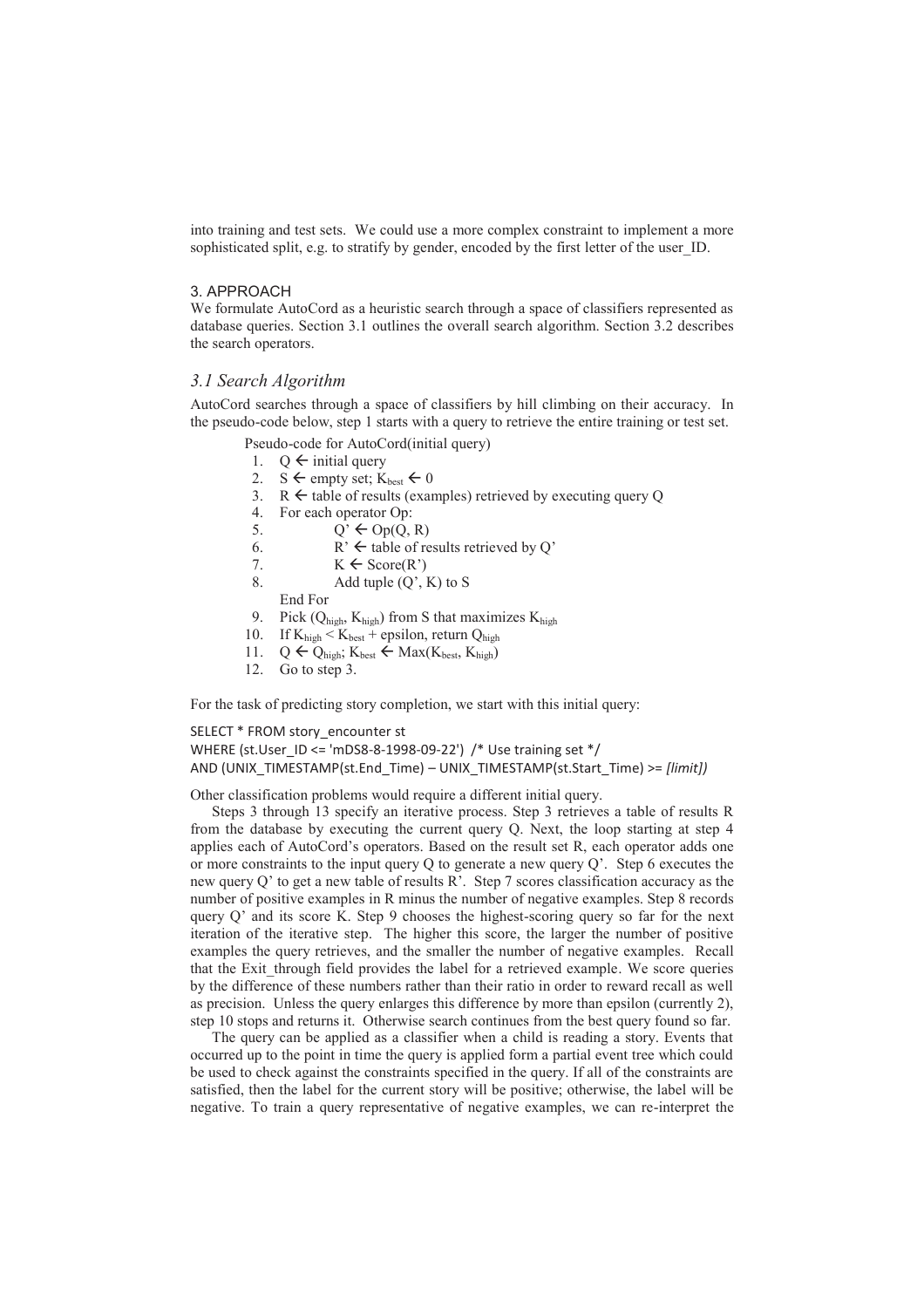value of the Exit through field of the story encounters in the training set. When we consider story completion as being positive, we interpret a value of user\_reaches\_end\_of\_activity as a positive label, and all other values as negative labels. If we now consider quitting as being positive instead, we could interpret the value user reaches end of activity as a negative label. In this way, we could train queries representative of quitting. It is possible for the same example to have multiple labels if it is checked against more than one classifier, each of which represents a different category. An evaluation metric for accuracy would need to penalize such cases appropriately.

Next, we describe AutoCord's operators. To illustrate them, we do a walkthrough of the search algorithm, starting from the following initial query:

SELECT \* FROM story encounter st  $/$  \* st is alias for story encounter  $*/$ WHERE (st.User\_ID <= 'mDS8-8-1998-09-22') /\* Use training set \*/

### *3.2 Contrast Operator*

The Contrast operator adds a single constraint that best distinguishes positive from negative examples. It generates this constraint based on a split in the distribution of values for a field. For example, if all positive examples have values below 5 for a particular field, and if all negative examples have values above 5 for that field, then the split value 5 perfectly separates positive from negative examples. To find the field that can provide the best split, AutoCord calculates the frequencies of values for each column of the results table retrieved by the initial query. It computes two sets of frequencies – one for positive examples and another for negative examples. To illustrate, consider the following results table:

| Row $#$ | New Word Count | Initiative | Student Level | $\ddotsc$ |
|---------|----------------|------------|---------------|-----------|
|         |                | Student    |               |           |
|         |                | Student    |               |           |
|         |                | Student    |               |           |

Figure 2: An example of a table of results retrieved

All the fields come from the story encounter table, and each row represents a story encounter. The rest of the fields are omitted for brevity. Assume the first two rows are positive examples, while the third is a negative example. The calculated frequencies are:

|                          | New Word Count   Initiative       |                         | Student Level                     | . |
|--------------------------|-----------------------------------|-------------------------|-----------------------------------|---|
|                          | Positive $\vert$ 4: once, 6: once |                         | Student: twice   A: once, C: once |   |
| Negative $\vert$ 7: once |                                   | Student: once   C: once |                                   |   |

In this case, the Contrast operator finds that the best split occurs in the New Word Count field, with a split value of 6. Thus it adds the new constraint New Word Count  $\leq$  '6' since only the positive examples satisfy this constraint. However, in general, when it is not possible to find a perfect split, the operator will choose one that separates as many positive examples as possible from the negative examples. The Contrast operator considers the mathematical relations =,  $!=, \leq, \leq, \leq, \leq)$ and  $>=$ 

### *3.3 Extend Operator*

The Extend operator essentially captures the relational structure of positive examples. To do so, it first picks a random positive example (which is a row) from the results table. Recall that a row in the results table represents a collection of events. Next it randomly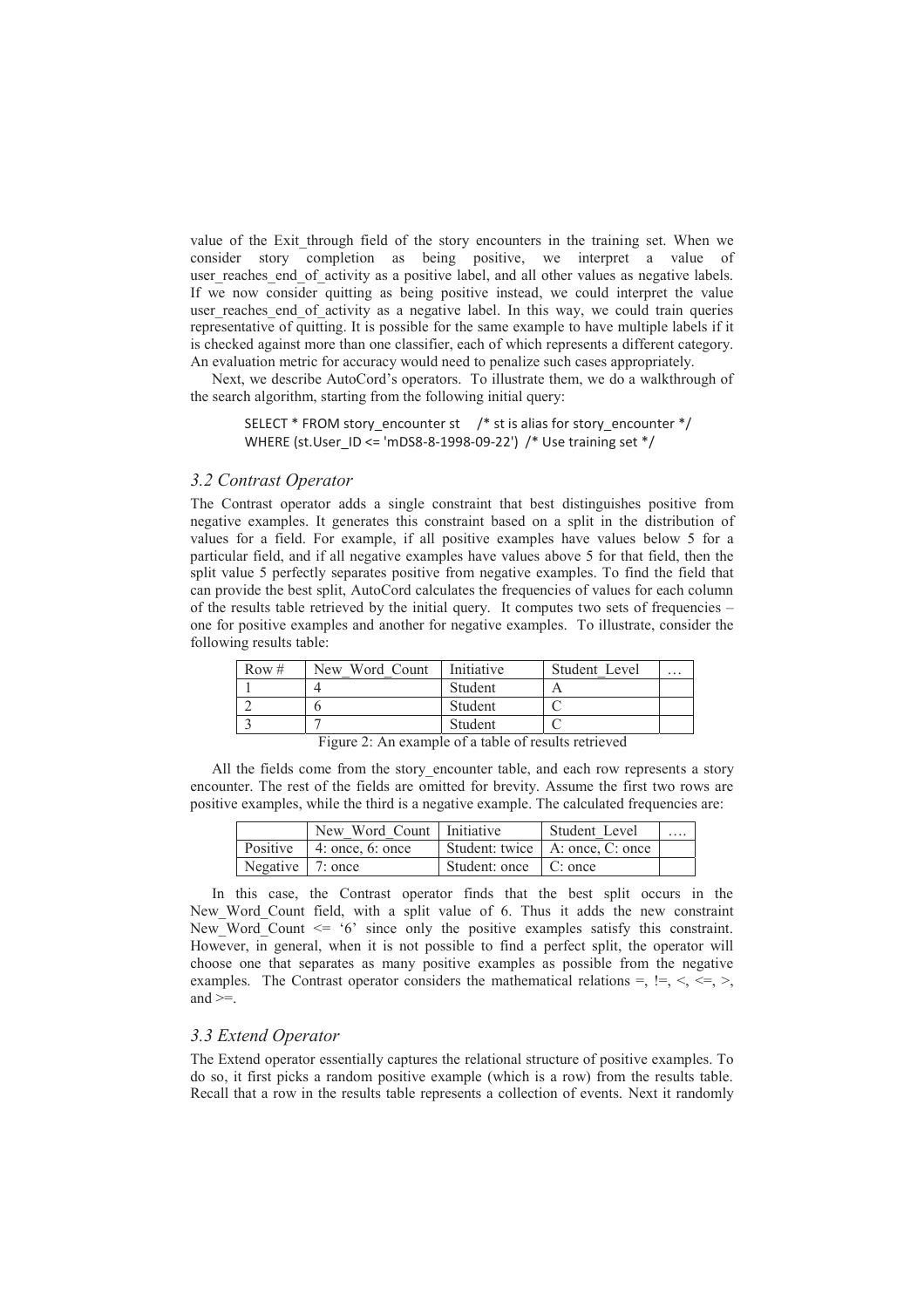picks an event in the chosen row. For that event, it will then either pick a random child, sibling, or parent event. With the existing events in the input query and the newly picked event, the Extend operator then applies AutoJoin and adds the resulting constraints to the input query.

We illustrate the Extend operator on the initial query shown at the end of Section 3.1. This query only represents story encounters, so it retrieves a table of results where each row represents a single story encounter. Suppose the Extend operator randomly picks one such story encounter and then one of its children, namely a sentence encounter. Applying AutoJoin to these two events might yield this query:

SELECT \* FROM story\_encounter st, sentence\_encounter se **WHERE** 

(st.User\_ID <= 'mDS8-8-1998-09-22') /\* Use training set \*/

AND (st.Machine Name = se.Machine Name) /\* Added by Extend operator \*/

AND (st.User\_ID = se.User\_ID)

AND (st.Start\_Time = se.Story\_Encounter\_Start\_Time)

AutoJoin adds the last three constraints because both events have the same values for the fields Machine Name, User ID, and Start Time.

### *3.4 Aggregate Operator*

The Aggregate operator generates additional pseudo-fields for the Contrast operator to work on. The pseudo-fields of an event refer to the aggregated fields of the event's children. We shall illustrate the idea of pseudo-fields using the figure below.



Figure 3: The highlighted sentence encounter events of the story encounter event.

Figure 3 highlights the three children of the story encounter event "6 second(s) later, 5 minute(s) long: tutor  $\dots$ ". These children are sentence encounter events. As its name suggests, the Aggregate operator aggregates the values of each sentence\_encounter field over these children and adds them as pseudo-fields of the story\_encounter event to provide additional information about it. For instance, the aggregated field AVG(se.Word\_Count), where "se" refers to each sentence\_encounter, represents the average word count of the sentences in a story\_encounter, reflecting its reading level.

For efficiency reasons, AutoCord precomputes the aggregated fields for all events in the training set before the search starts and stores them in a separate temporary table for each parent-child relation and specified time limit. The following example query calculates the table for the story\_encounter/sentence\_encounter relation:

CREATE TEMPORARY TABLE `story\_encounter-sentence\_encounter\_agg` AS SELECT st.\*, AVG(se.Word\_Count) AS\_AVG\_Word\_Count, *[other aggregated fields…]* FROM story encounter st, sentence encounter se

WHERE st.Machine Name = se.Machine Name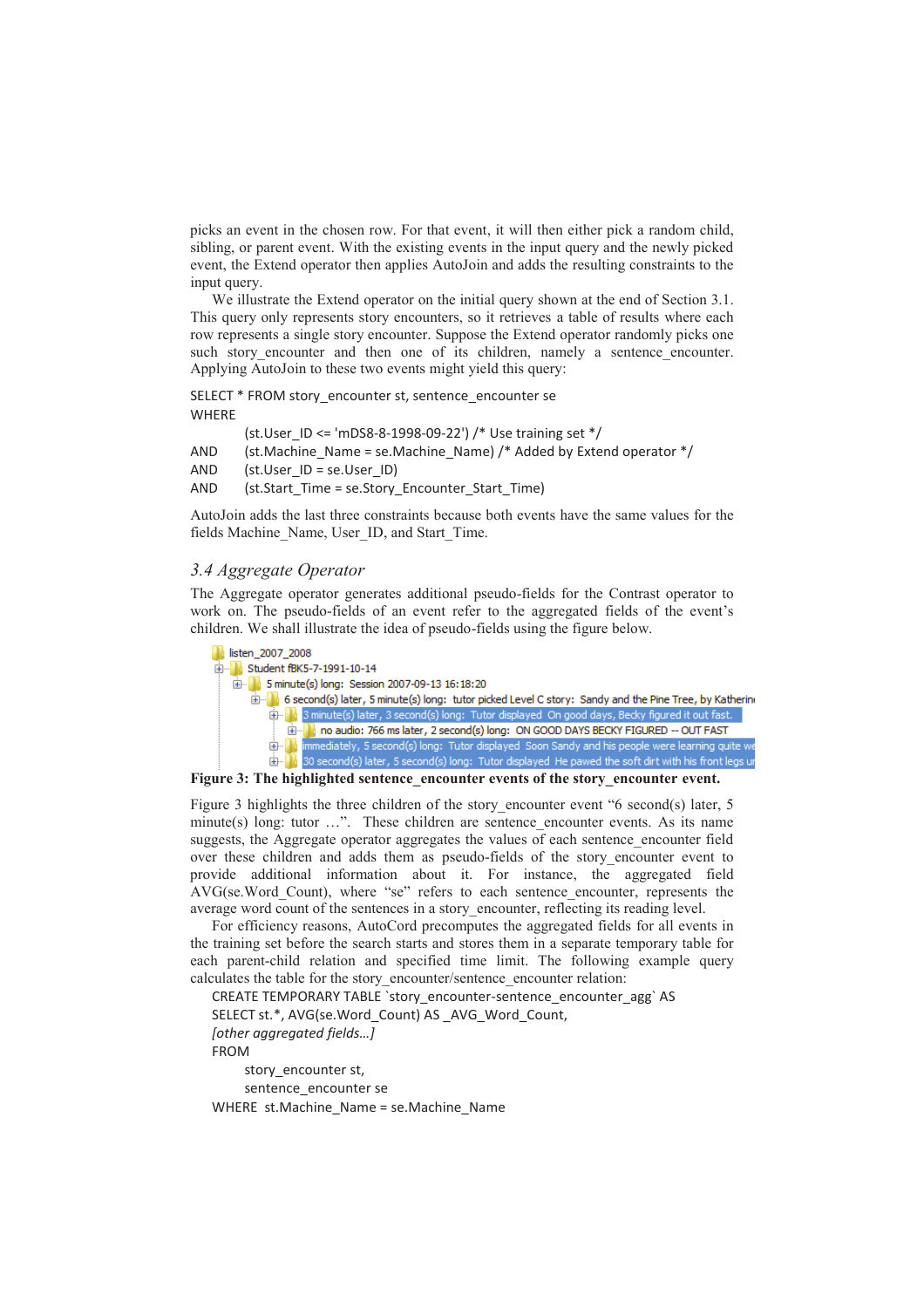```
AND st.User_ID = se.User_ID 
AND st.Start_Time = se.Story_Encounter_Start_Time
AND se.Start_Time <= DATE_ADD(st.Start_Time, INTERVAL [limit] SECOND) 
AND UNIX_TIMESTAMP(st.End_Time) - UNIX_TIMESTAMP(st.Start_Time) >= [limit]
GROUP BY st.Machine_Name, st.User_ID, st.Start_Time, st.sms
```
Recall that the last two constraints impose the time limit operationality criterion. Also note that the GROUP BY clause is necessary for the aggregation to work correctly. Currently, AutoCord supports only the MIN, MAX, AVG, SUM, COUNT, and STDDEV aggregator functions, and only on numeric-valued fields, except for COUNT, which simply counts the number of rows it aggregates over. It applies each aggregator function to every field of the child event, as indicated by *[other aggregated fields…].* 

Using an aggregated field in a constraint requires a join to the temporary table, e.g.:

… FROM

story\_encounter st,

`story\_encounter-sentence\_encounter\_agg` `st-sentence\_encounter\_agg` WHERE (st.User\_ID <= 'mDS8-8-1998-09-22') /\* Use training set \*/ AND (UNIX\_TIMESTAMP (st.End\_Time) – UNIX\_TIMESTAMP(st.Start\_Time) >= *[limit])* AND (st.Machine\_Name = `st-sentence\_encounter\_agg`.Machine\_Name) AND (st.User  $ID = 'st-sentence$  encounter agg`.User ID) AND (st.Start\_Time = `st-sentence\_encounter\_agg`.Start\_Time) AND (st.sms = `st-sentence\_encounter\_agg`.sms) AND (`st-sentence\_encounter\_agg`.`\_STDDEV\_Word\_Count` >= '0.4')

The last constraint, added by the Contrast operator, selects story encounters whose sentence lengths vary enough to have standard deviation of at least 0.4. Such variation might make stories more interesting, or simply reflect harder stories read by better readers likelier to complete them.

#### 4. EVALUATION

Section 2.3 discussed how to restrict the amount of information the search algorithm can look at for each story encounter in the labeled training set. In this way, the algorithm can only learn from events available from the start of the story encounter up to the specified time limit. In other words, the algorithm cannot "peek into the future" of a story encounter. Imposing a time limit also provides a means to test the classifier's ability to predict the outcome of a story encounter at various points in time before the story ends.



We modified the search algorithm slightly to restricting the information available. More specifically, we modified the Extend operator so that whenever it adds a new event to the current query, the new event start time starts before the specified time limit. We similarly constrained the Aggregate operator to include only such child events too. We ran the modified search algorithm for various time limits ranging from 10 to 590 seconds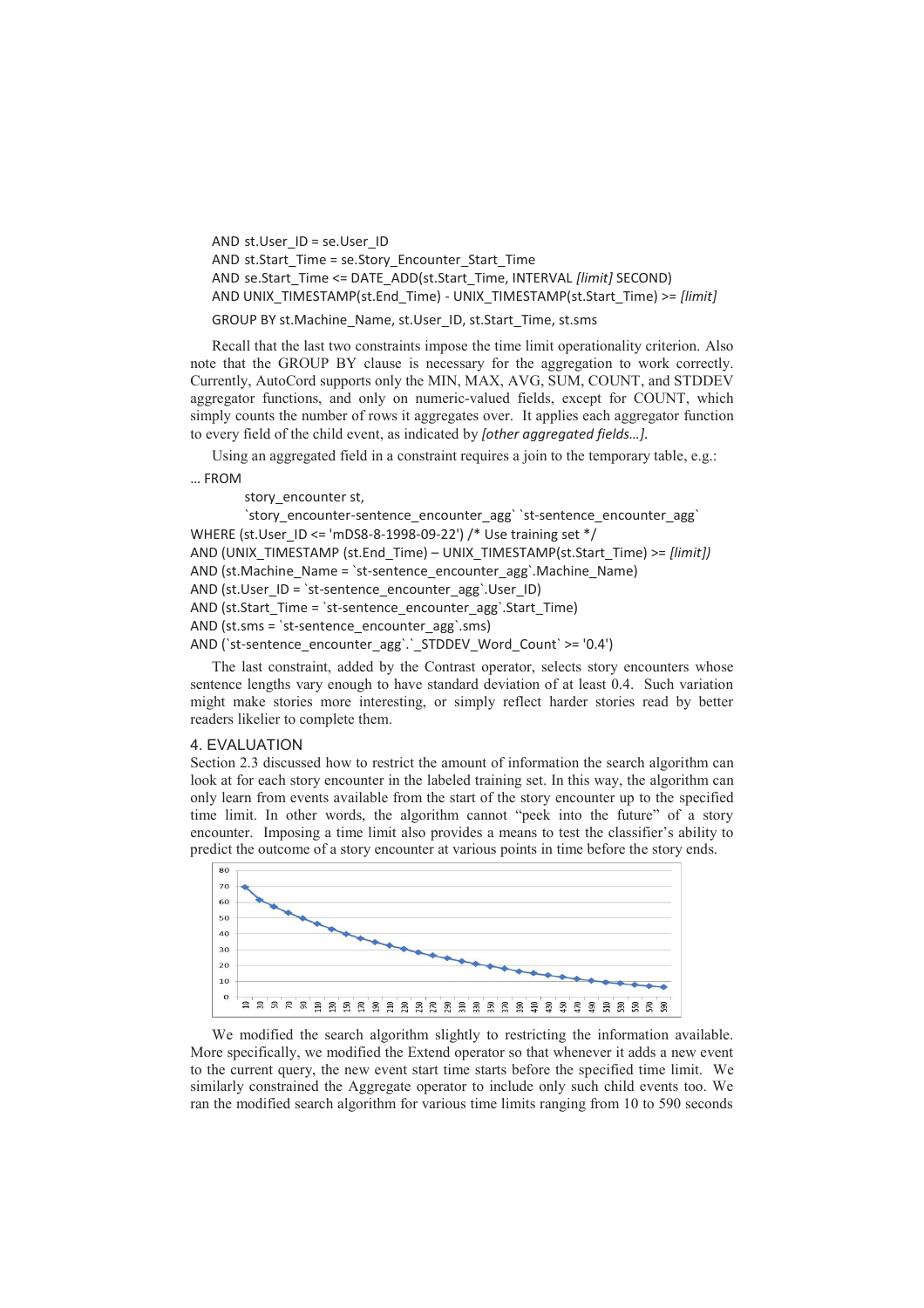in increments of 20 seconds, which corresponds roughly to the average duration of a sentence encounter. After each run, we got a query suitable for the specified time limit. The graph above shows the percentage of story encounters in the test set (shown on the yaxis) that lasted at least a certain number of seconds (shown on the x-axis).

We executed the queries generated by the algorithm, one by one, and for each one, calculated its accuracy and precision. It is not meaningful to compare the values of these two metrics, but to save space we plot them both on the y-axis of the same graph below against the time limit in seconds on the x-axis. We include majority class accuracy as a baseline for comparison. The majority classifier always outputs the label assigned to the majority of the story encounters in the training set, so its accuracy for a specified time limit is simply the percentage of story encounters with that label in the test set for that limit. We circle the points where the difference in classification accuracy between the trained query and majority class is statistically significant at  $p < .05$ . To account conservatively for statistical dependencies among data points from the same student, we test whether this difference exceeds zero by more than a 95% confidence interval defined as twice the weighted standard error of the per-student difference, weighting by the number of data points per student.



For comparison, we trained two types of queries, one with completed stories as positive examples and the other with uncompleted stories as positive examples. The graph below shows the corresponding accuracy and precision when uncompleted stories are treated as positive examples. Accuracy is similar, but precision is less consistent.



González-Brenes and Mostow [2010] applied  $\ell$ 1-regularized logistic regression to the same classification task, but their results are not directly comparable because they framed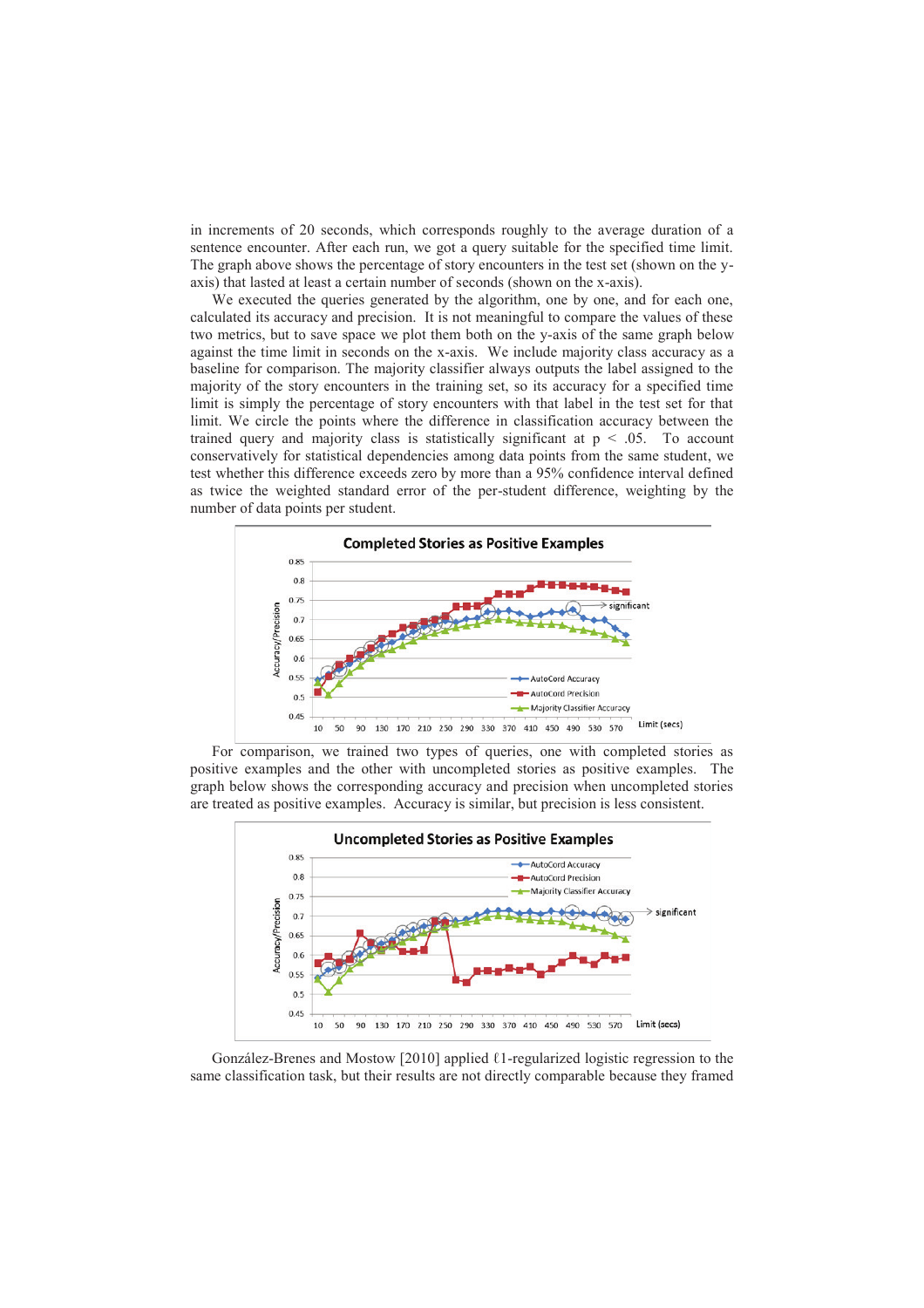it differently. They expressed their time limit as a number of sentence encounters before a story encounter ended, rather than as a number of seconds after it started.

### 5. RELATION TO PRIOR WORK

Mining relational data sits at the intersection of Machine Learning with classical Artificial Intelligence methods that rely on formal logic, an area called Inductive Logic Programming (ILP). Notable examples of ILP algorithms that learn from data expressed as relations using formal logic representations include FOIL [Quinlan, 1990] and Progol [Muggleton, 1995]. Like FOIL, AutoCord inputs positive and negative examples in relational format, and hill-climbs to distinguish between classes. FOIL uses negation and conjunction operators and outputs Horn clauses, whereas AutoCord uses the logical conjunction AND to combine all constraints. It uses negation only to negate the equality relation in the Contrast operator, not for an entire constraint. Also, AutoCord assumes that relations describe events, works on SQL queries directly, and outputs SQL queries.

ILP methods can sometimes achieve high classification accuracy [Cohen, 1995], but are sensitive to noise [Brunk and Pazzani, 1991], and fail to scale to real-life database systems with many relations [Yin et al., 2006]. In contrast, AutoCord's direct use of SQL queries enables it to operate directly on large event databases thanks to efficient retrieval from suitably indexed tables of events.

Provost and Kolluri [1999] reviewed literature on how to scale ILP approaches. They suggested that integrating data mining with relational databases might take advantage of the storage efficiencies of relational representations and indices. We believe AutoCord is the first ILP system to learn a classifier from databases by operating directly in SQL.

Other approaches to scale relational learning include CrossMine [Yin et al., 2006], which reduces the number of relations by using a "virtual join" in which the tuple IDs of the target relation are attached to the tuples of a non-target relation. CrossMine employs selective sampling to achieve high efficiency on databases with complex schemas. In contrast, AutoCord operates on all training data available to eliminate sampling bias.

A more recent perspective on ILP, Relational Mining, focuses on modeling relational dependencies. For example, it has been used to classify and cluster hypertexts, taking advantage of their relational links between instances [Slattery and Craven, 1998]. AutoCord's Extend operator also exploits relational links between events.

Modeling the database without an explicit feature vector contrasts with work that uses feature induction. For example, a feature vector can be expanded using conjunction operators to improve accuracy [McCallum, 2003]. Alternatively, Popescul and Ungar [Popescul, 2004] proposed modifying SQL queries systematically, which is similar to what AutoCord does, but their method involved generating cluster IDs that can be used as features in logistic regression.

#### 6. CONCLUSION

This paper proposes, implements, and tests an automated process for training classifiers on relational data logged by an intelligent tutor. Unlike many machine learning techniques, it does not require defining a feature vector first. Future work includes:

*Evaluating on more tasks:* So far we have applied AutoCord only to predicting story completion. We need to evaluate it on other classification tasks, such as characterizing children's behavior according to whether they or the Reading Tutor picked the story [González-Brenes and Mostow, 2010], or what events tend to precede a software crash.

*Adding more operators:* For example, event duration is useful for predicting story completion [González-Brenes and Mostow, 2010], but is not an explicit database field. To address this limitation, a Derive operator would compute simple combinations of existing fields, e.g., end\_time – start\_time, to use as additional fields.